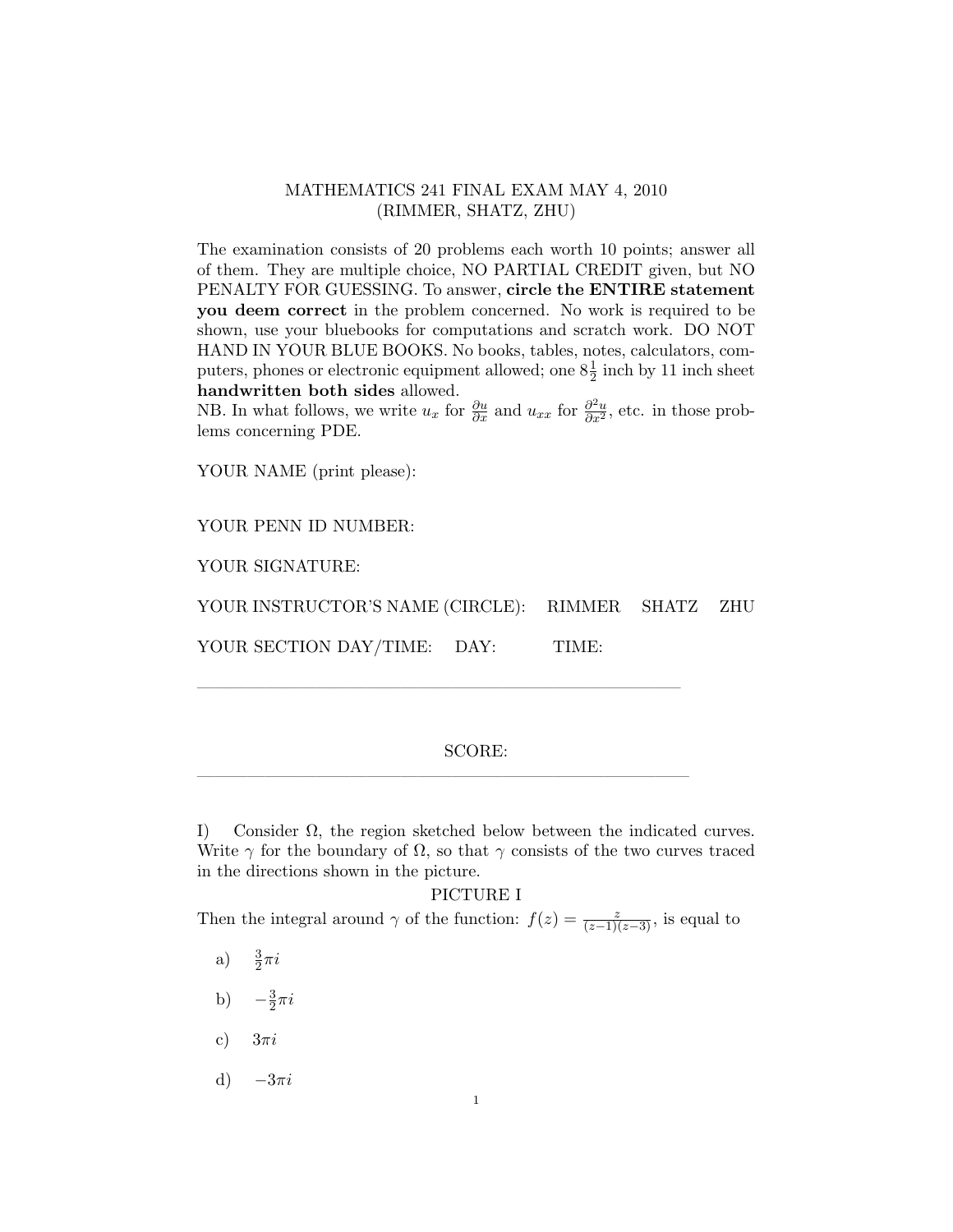e)  $2\pi i$ 

You can use either Cauchy's Integral Formula applied to the function  $g(z) = \frac{z}{z-1}$ , which is holomorphic in  $\Omega$ , or the Residue Theorem applied to the given function  $f(z)$  in  $\Omega$ . The answer is  $3\pi i$ .

### II) For the boundary value problem

$$
2tu_{xx} = u_t, \quad 0 < x < 1, \quad t > 0, \\
u(0, t) = u(1, t) = 0 \text{ for } t > 0
$$

with the initial condition

 $u(x, 0) = 2sin 3\pi x, \quad 0 < x < 1,$ 

the value of  $u(1/2, 2)$  is

a)  $-2exp(-36\pi^2)$ , (here  $exp(s) = e^s$ )

b) 
$$
2 \exp(-36\pi^2)
$$

- c)  $0$
- d)  $2exp(-9\pi^2(e^4-1))$

e) 
$$
-2exp(-9\pi^2(e^4-1))
$$

You separate the variables, the extra t in the equation gives  $exp(at^2)$ 

as a solution for the t-part. With the initial condition, the Fourier Series for  $u(x,0)$  collapses and you get the final solution:  $u(x,t) = 2exp(-9\pi^2 t^2)sin(3\pi x)$ . Thus,  $u(1/2, 2) = -2exp(-36\pi^2)$ .

III) Compute the integral  $\int_{-\infty}^{\infty}$  $\frac{\cos(3\pi x)}{(x^2+3)} dx$ .

- a)  $\frac{\pi}{\sqrt{3}} exp(3\pi)$ √ 3)
- b)  $\frac{\pi}{\sqrt{3}} exp(-3\pi)$ √ 3)
- c)  $\frac{\pi}{\sqrt{3}} exp(3\pi)$
- d)  $\frac{\pi}{\sqrt{3}} exp(-3\pi)$

$$
e) \quad \frac{\pi}{\sqrt{3}} exp(-\pi \sqrt{3})
$$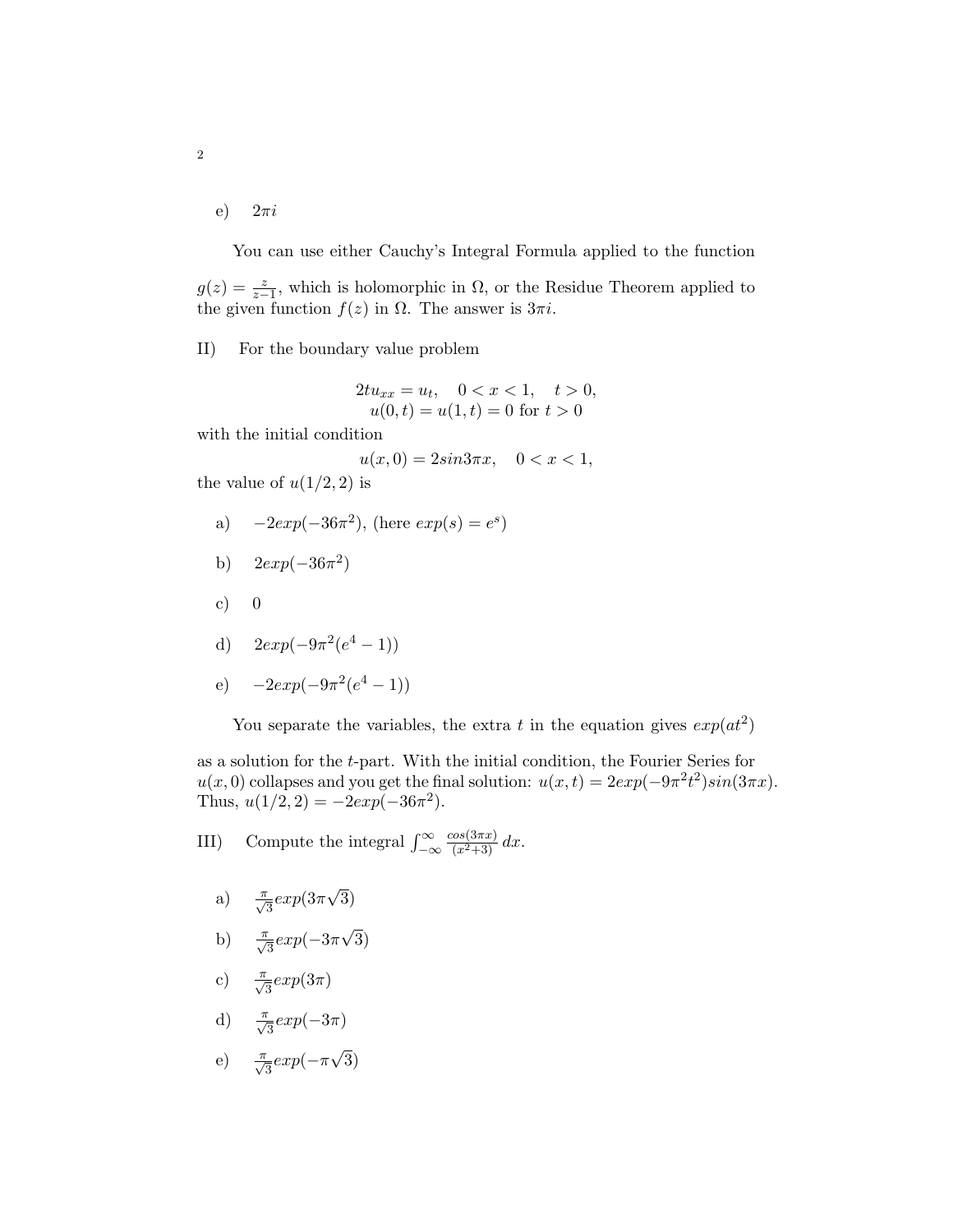Here, you use the residue theorem. The region is bounded by the upper

half circle of radius R centered at the origin and the x-axis from  $-R$  to R; we trace this combined curve counterclockwise, as usual. Then we integrate the function  $f(z) = \frac{exp(3\pi iz)}{z^2+3}$  over our curve, the answer is  $2\pi i Res|_{i\sqrt{3}}(f(z)).$ The latter gives  $\frac{\pi}{\sqrt{3}} exp(-3\pi)$ √ 3). Let R go to  $\infty$ , then the integral over the upper semi-circle goes to 0 and the rest to the sum of our required integral and i times a similar integral with  $sin(3\pi x)$ . This latter integral is, of course, zero; the answer is b) above.

IV) The Taylor Series of the function  $f(z) = \frac{1}{(z-2)^2(z-4)}$  centered at the

point  $z = 3$  has the form  $\sum_{k=0}^{\infty} a_k(z-3)^k$ . Then the coefficient,  $a_4$ , of  $(z-3)^4$  in this series is

- a) 2
- b) 3
- c) 12
- d) -12
- e) -3

Write  $z - 2$  as  $(z - 3) + 1$  and  $z - 4$  as  $(z - 3) - 1$ , then (for simplicity)

let u be  $z-3$ . Our function  $f(z)$  then is  $\frac{1}{(u+1)^2(u-1)}$ ; that is,  $\frac{1}{(u^2-1)(u+1)}$ . Use the geometric series for both  $\frac{1}{u^2-1}$  and  $\frac{1}{u+1}$  and multiply these together. Look for the term  $u^4$ , its coefficient is  $-3$  which is the answer.

V) For the boundary value problem

$$
u_{xx} = u_t \quad \text{for } 0 < x < \pi, \quad t > 0
$$
  

$$
u_x(0, t) = u_x(\pi, t) = 0
$$

with initial condition  $u(x, 0) = (x - \frac{\pi}{3})$  $(\frac{\pi}{3})^2$ , the solution has the form  $u(x,t) = A_0 + \sum_{n=1}^{\infty} A_n \cos(nx) \exp(-n^2 t).$ 

The value of  $A_4$  is

- a)  $-\frac{1}{3}$ 3
- b)  $\frac{1}{4}$
- c)  $-\frac{1}{6}$ 6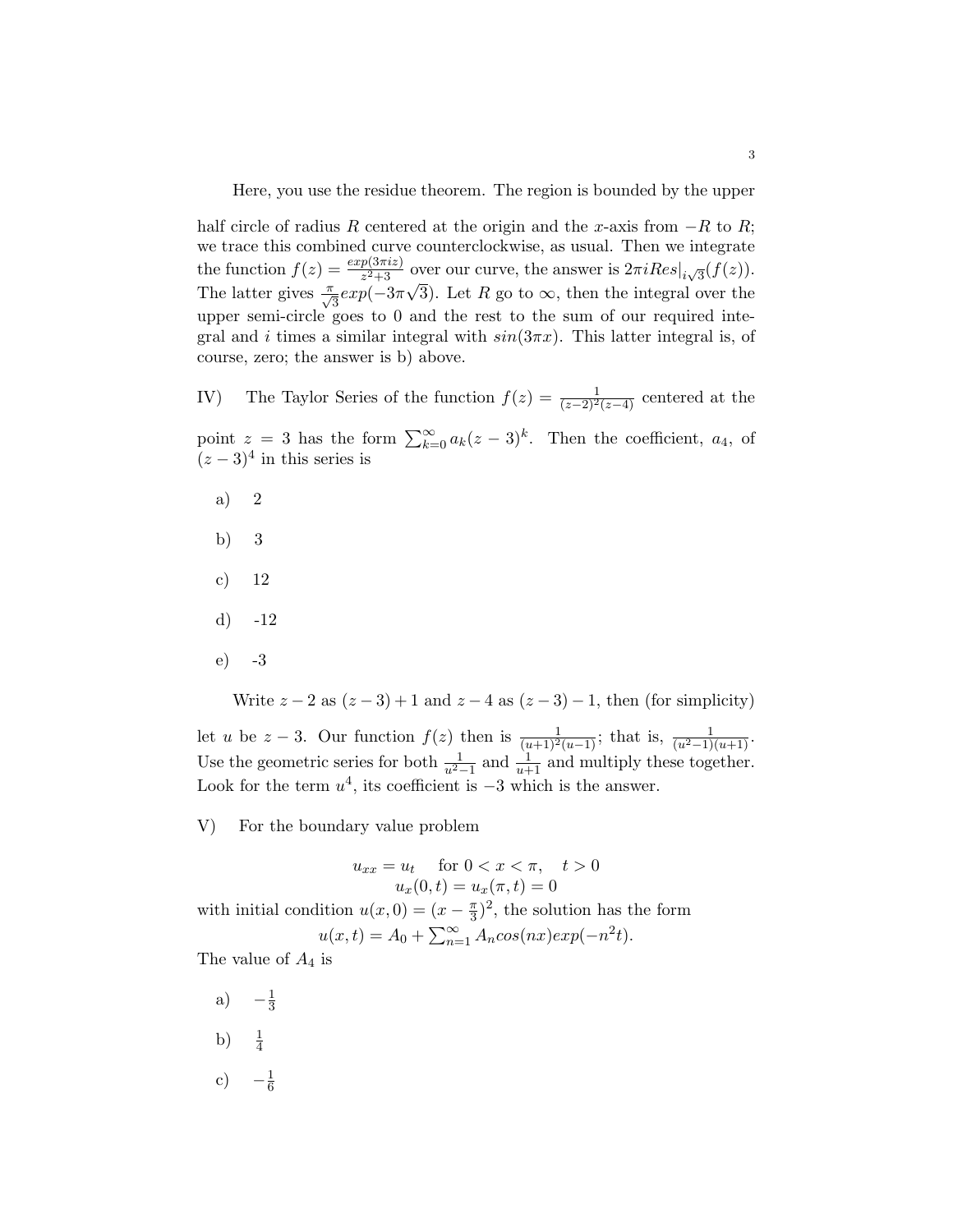d)  $\frac{1}{6}$  $\mathbf{e})$  $\frac{1}{2}$ 

4

You are given the form of the solution, so  $u(x, 0) = A_0 + \sum_{n=1}^{\infty} A_n cos(nx)$ .

Thus  $A_4$  is the coefficient of  $cos(4x)$  in the Fourier Series for  $u(x, 0)$ . This you compute by integration by parts (twice) and find b) as the answer.

VI) Let  $f(x) = |x^5|$  for  $-\pi < x < \pi$  and extend  $f(x)$  to be  $2\pi$  peri-

odic. Write  $a_k$  for the coefficient of  $cos(kx)$  and  $b_k$  for the coefficient of  $sin(kx)$  in the real form of the Fourier Series for  $f(x)$ . Then the quantity  $b_3(a_0 + a_1 + a_2) + a_3(b_1 + b_2 + b_3)$  equals

- a)  $\frac{2}{75\pi^2}$
- b)  $-\frac{2}{75\pi^2}$
- c)  $\frac{2}{75\pi^4}$

$$
d) \quad -\frac{2}{75\pi^4}
$$

e) 0

The function  $f(x)$  is even; so, all its Fourier sine coefficients (the  $b's$ )

vanish. Therefore the answer is 0.

VII) We expand the function  $g(z) = \frac{1}{(z-2)(z-4)}$  in a Laurent Series valid in the annulus  $2 < |(z-3)| < \infty$ . If  $b_k$  is the coefficient of  $(z-3)^{-k}$  in this series, then the sum

$$
b_1 + b_2 + b_4 + b_5 + b_6
$$

equals

- a) 0
- b) 1
- c) 2
- d) 3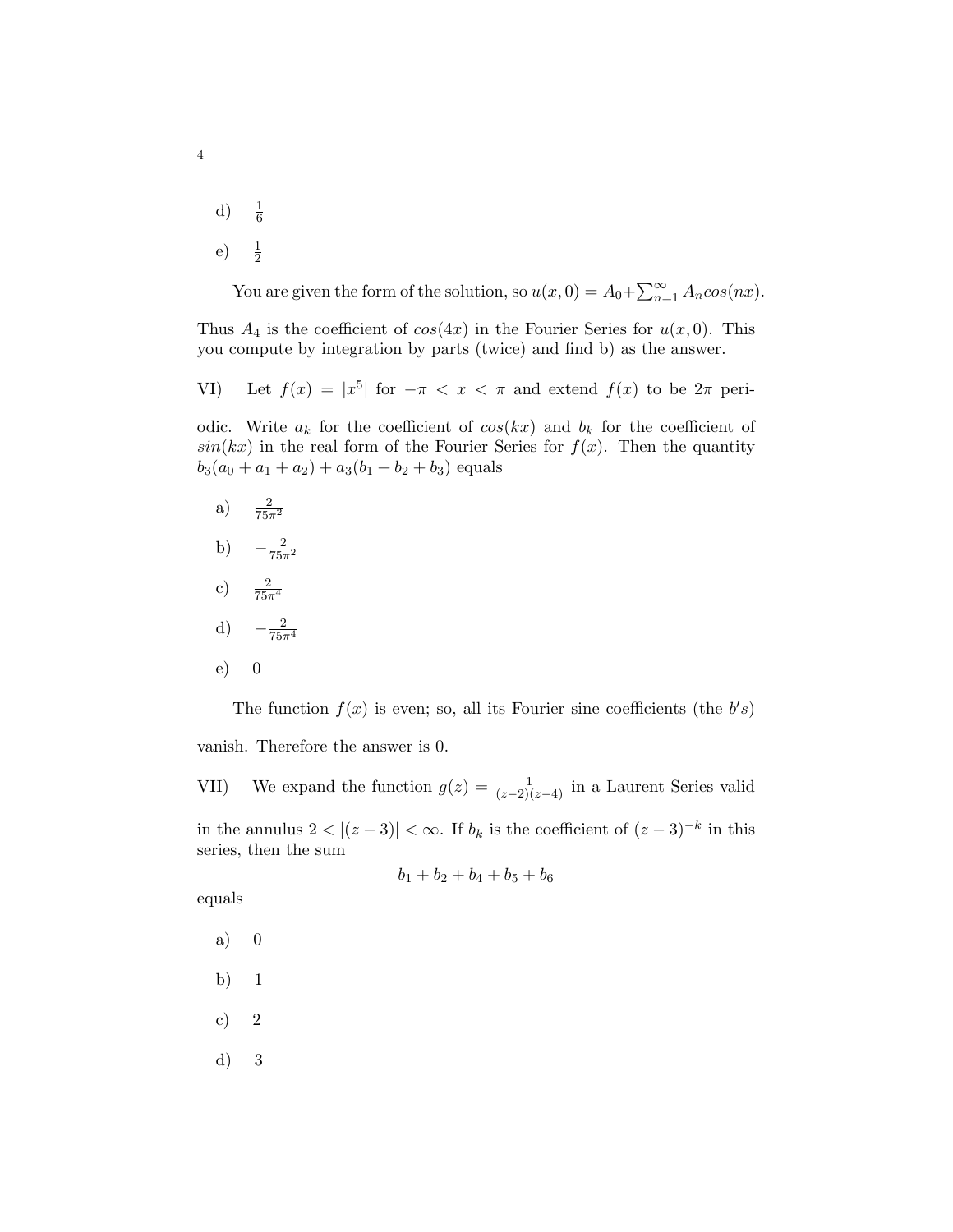e) 4

As in problem IV above, let  $u = (z - 3)$ . Then, the given function

is  $\frac{1}{u^2-1}$ . We need a series in  $1/u$ , therefore, we factor out  $u^2$  from our denominater and render it as  $u^2(1-\frac{1}{u^2})$ . We form the geometric series for 1/(1 −  $\frac{1}{u^2}$ )—this is a series in powers of  $u^{-2}$ . So, all  $b_k$  with k odd vanish and the answer is 3.

VIII) Compute the integral  $\int_C z \exp(3z^2) dz$ , where C is the arc sketched below (whose equation is  $9y = 8 + 8x - 16x^2$ ), traced in the direction shown in the sketch.

#### PICTURE II

- a)  $\frac{1}{6}(exp(3) exp(3/4))$ 
	- b)  $\frac{1}{6}(exp(3/4) exp(3))$
	- c)  $\frac{1}{2}(exp(3) exp(3/4))$

d) 
$$
\frac{1}{2}(exp(3/4) - exp(3))
$$

e) 0

By Cauchy's Integral Theorem, this line integral equals the integral

of our function along the straight line connecting the ends of the arc. Thus, it is  $\int_{-\frac{1}{2}}^{\frac{1}{2}} x \exp(3x^2) dx$ . This integral is elementary and the answer is a) above.

IX) Which expression below is the  $\sqrt[3]{i}$  having real part < 0?

- a)  $\frac{-1}{2}$  +  $\sqrt{3}$  $\frac{\sqrt{3}}{2}i$
- b) −  $\frac{\sqrt{3}}{2} - \frac{1}{2}$  $rac{1}{2}i$
- c)  $\frac{-1}{2}$   $\sqrt{3}$  $\frac{\sqrt{3}}{2}i$
- d) −  $\frac{\sqrt{3}}{2} + \frac{1}{2}$  $rac{1}{2}i$
- e) −  $\frac{\sqrt{2}}{2}$  +  $\sqrt{2}$  $\frac{\sqrt{2}}{2}i$

The roots are equidistributed on the unit circle,  $2\pi/3$  apart. The first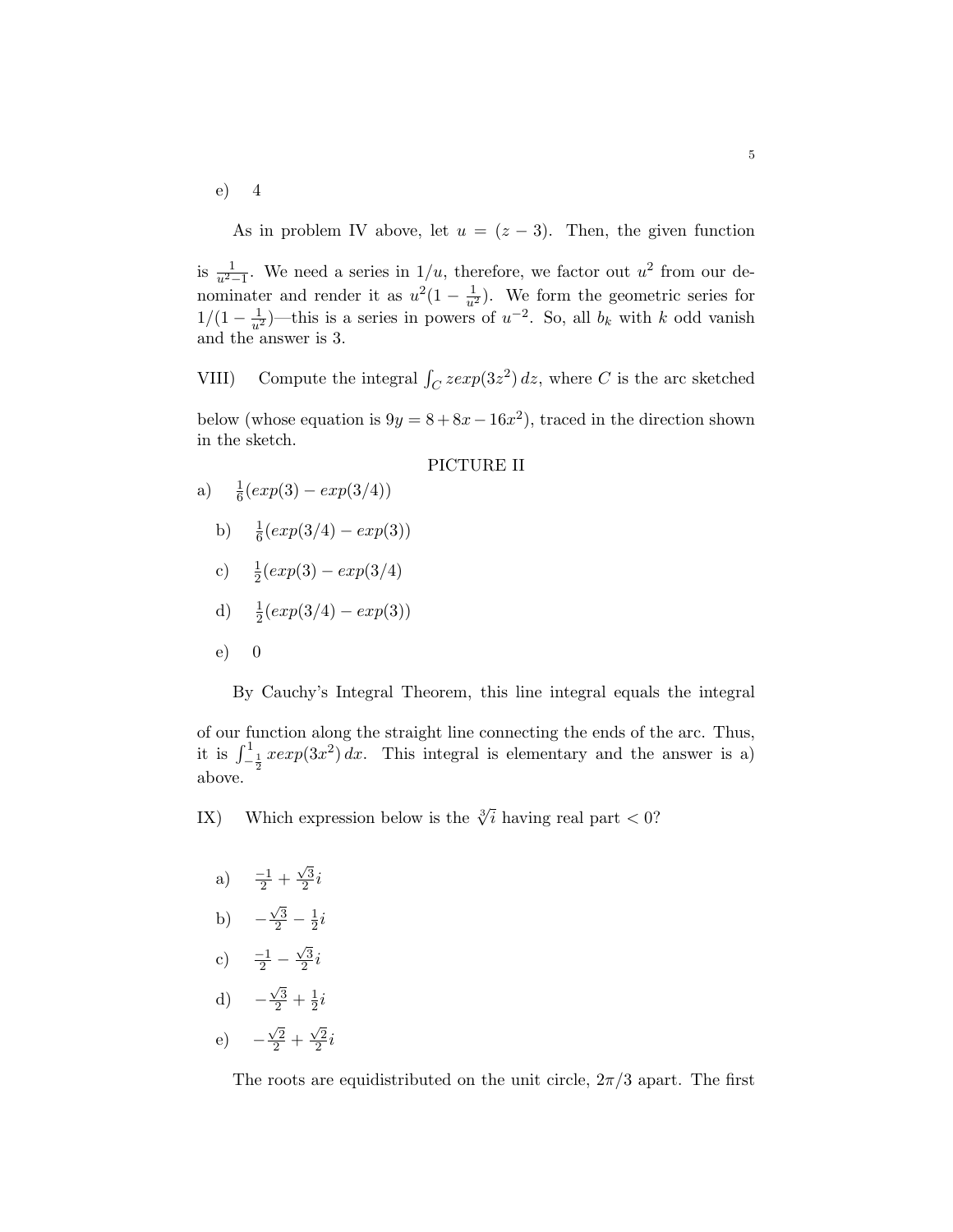is at angle  $\pi/6$ , so the second is at angle  $5\pi/6$  and the answer is d) above.

- X) Evaluate the real integral  $\int_0^{2\pi}$  $rac{d\theta}{5-4\sin\theta}$ . a) 0 b)  $\frac{\pi}{4}$ c)  $\frac{\pi}{6}$ 
	- d)  $\frac{\pi}{3}$
	- e)  $\frac{2\pi}{3}$

This is where we use the standard substitution  $z = exp(i\theta)$ , so that

$$
2cos(\theta) = z + \frac{1}{z} \text{ and } 2isin(\theta) = z - \frac{1}{z}
$$
  
while  $dz = izd\theta$ .

Then the integrand becomes  $\frac{dz}{-2z^2+5iz+2}$  and we take the integral over the unit circle. The poles of the integrand are at  $i/2$  and  $2i$  and only the former is within the disc of radius one. By the residue theorem, the answer is  $2\pi/3$ .

XI) The differential equation  $y'' + y' + \lambda y = 0$  with boundary conditions

 $y(0) = y(2) = 0$  has a sequence of eigenvalues  $\lambda_p$  and has corresponding eigenfunctions  $y_p(x)$  as solutions. For these functions, we have the orthogonality relation  $\int_0^2 y_p(x)y_q(x)w(x) dx = 0$  with  $p \neq q$ , for a weight function  $w(x)$ . The weight function  $w(x)$  is:

- a)  $exp(-x)$
- b)  $exp(x)$
- c)  $exp(2x)$
- $\mathrm{d}$ )  $x^2$
- $e)$  x

Multiply through by  $exp(a(x))$  to get our DE in self-adjoint form. This

gives  $a(x) = x$ , so the self-adjoint DE is  $(exp(x)y')' + \lambda exp(x)y = 0$  and we recognize the weight function as  $exp(x)$ .

XII) A tautly stretched string of length  $\pi/2$  is fixed to the x-axis at its two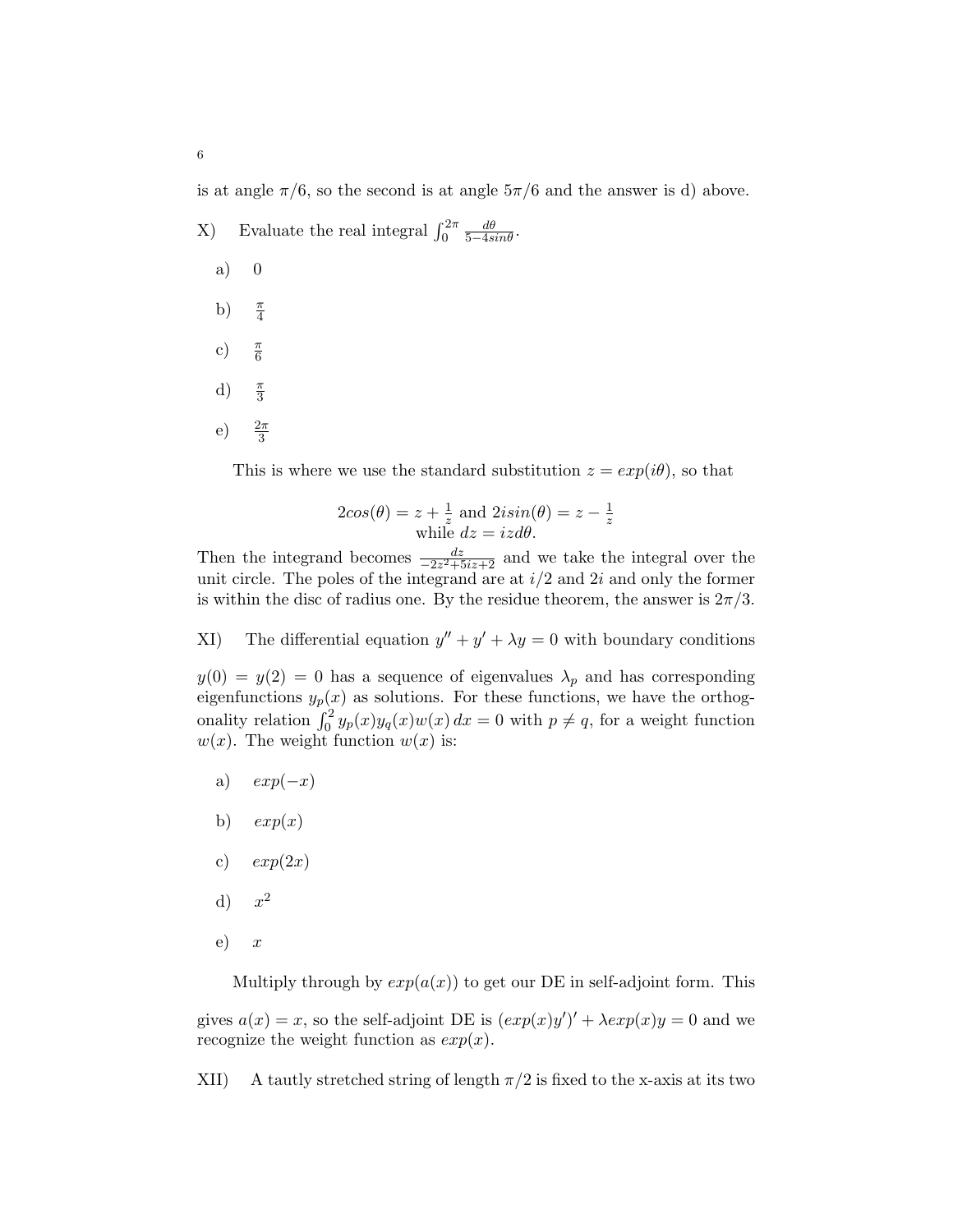ends. The units of measurement are so chosen that the velocity constant, c, in the wave equation has value 1; thus, the wave equation reads:  $u_{tt} = u_{xx}$ . Suppose the initial position of the string is given by  $u(x, 0) = h\sin(6x)$ where h is a small positive constant. Then, at time  $t = \frac{\pi}{8}$  $\frac{\pi}{8}$ , the height of the middle of the string is

- a)  $h/2$
- b)  $-h/2$
- c)  $0$
- d)  $h($ √  $3)/2$
- e)  $h($ √ 2)/2

The separation of variables and the initial condition that the string is

not moving at  $t = 0$  tell us that the general solution is  $\sum_{k=1}^{\infty} b_k sin(2kx) cos(2kt)$ . From the further initial condition of the position of the string at time 0, we see the Fourier Series for  $u(x, 0)$  collapses to one term and the total solution is  $u(x,t) = h\sin(6x)\cos(6t)$ . The middle of the string is at  $\pi/4$  and so we need to find  $u(\pi/4, \pi/8)$ ; this is  $h(\sqrt{2})/2$ .

XIII) Suppose the function  $f(x)$  equals 0 between  $-\pi$  and 0 and equals

 $\pi x$  between 0 and  $\pi$ . We extend  $f(x)$  to be  $2\pi$  periodic and compute its Fourier Series. In this series, the coefficient of  $cos(5x)$  is

- a) 0
- b)  $\frac{2}{25}$
- c)  $-\frac{2}{2}$ 25
- $\mathrm{d}$ )  $\frac{1}{25}$
- e)  $-\frac{1}{2}$ 25

This is just a straight Fourier Series coefficient computation by in-

tegration, the answer is c) above.

XIV) For the problem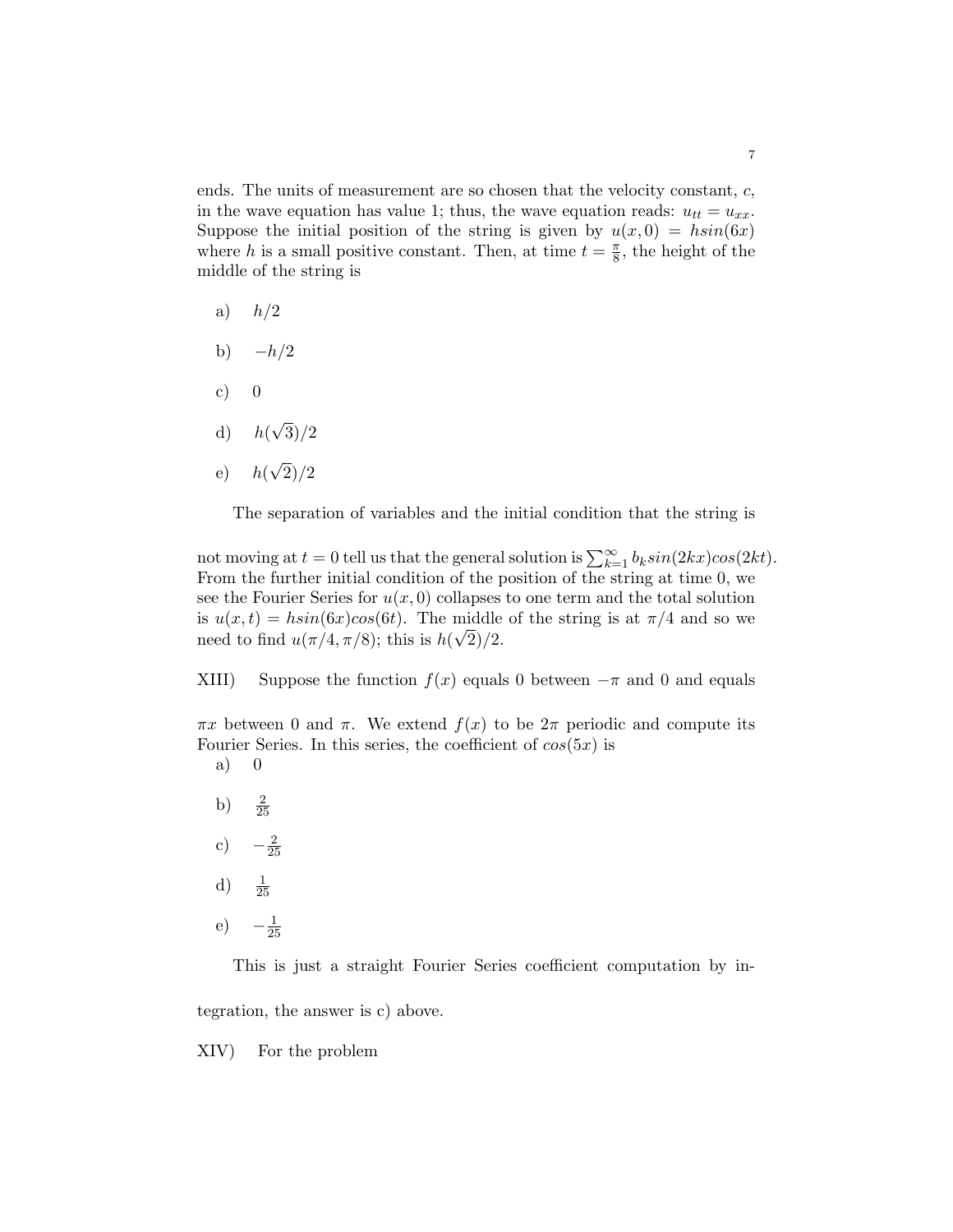$u_{xx} = u_t, \quad 0 < x < 1, \quad t > 0$  $u(0, t) = u(1, t) = 0, \quad t > 0$  $u(x, 0) = 2\sin 3\pi x, \quad 0 < x < 1,$ 

we form the sum  $\sum_{k=1}^{\infty} u(\frac{1}{4})$  $\frac{1}{4}$ , k). The value of this sum is

- a)  $\frac{2exp(-9\pi^2)}{1-exp(-9\pi^2)}$  $\overline{1 - exp(-9\pi^2)}$
- b)  $\sqrt{2}exp(-9\pi^2)$  $\overline{1-exp(-9\pi^2)}$
- c)  $\frac{exp(-9\pi^2)}{1 exp(-9\pi^2)}$  $\overline{1-exp(-9\pi^2)}$
- d)  $-\frac{2exp(-9\pi^2)}{1-exp(-9\pi^2)}$  $\overline{1-exp(-9\pi^2)}$
- e) −  $\sqrt{2}exp(-9\pi^2)$  $1-exp(-9\pi^2)$

We separate the variables and use the boundary conditions to find that

the solution is a sum of terms of form  $b_k exp(-(k\pi)^2 t) sin(k\pi x)$ . The initial condition shows the series collapses into the simple solution  $2exp(-9\pi^2 t)sin(3\pi x)$ . condition shows the series conapses into the simple solution  $2exp(-9\pi t)sin(\theta)$ .<br>The value at  $(1/4, k)$  is  $\sqrt{2}exp(-9\pi^2k)$ . Then the sum of the series requested is merely the sum of a geometric series  $\sum_{n=1}^{\infty} t^n$  with the variable  $t = exp(-9\pi^2)$ . So, the answer is b) above.

XV) Consider the boundary value problem

$$
u_{xx} + u_{yy} = 0 \quad \text{for } 0 < x < \frac{\pi}{2}, \quad y > 0
$$
\n
$$
u_x(0, y) = u_x(\frac{\pi}{2}, y) = 0
$$
\n
$$
u(x, 0) = 2 - 3x \text{ and } u(x, y) \text{ bounded as } y \to \infty.
$$

The solution has terms such as  $exp(-ky)cos(kx)$ . Find the coefficient of the term  $exp(-10y)cos(10x)$ .

- a) 0 b)  $\frac{2}{25\pi}$ c)  $\frac{4}{25\pi}$ d)  $\frac{6}{25\pi}$
- e)  $\frac{2}{5\pi}$

Here, you are given the form of the solution and only need the Fourier

coefficient of  $cos(10x)$  in the Fourier Series given by making  $u(x, 0)$  into an even function of period  $\pi$ . The answer is d).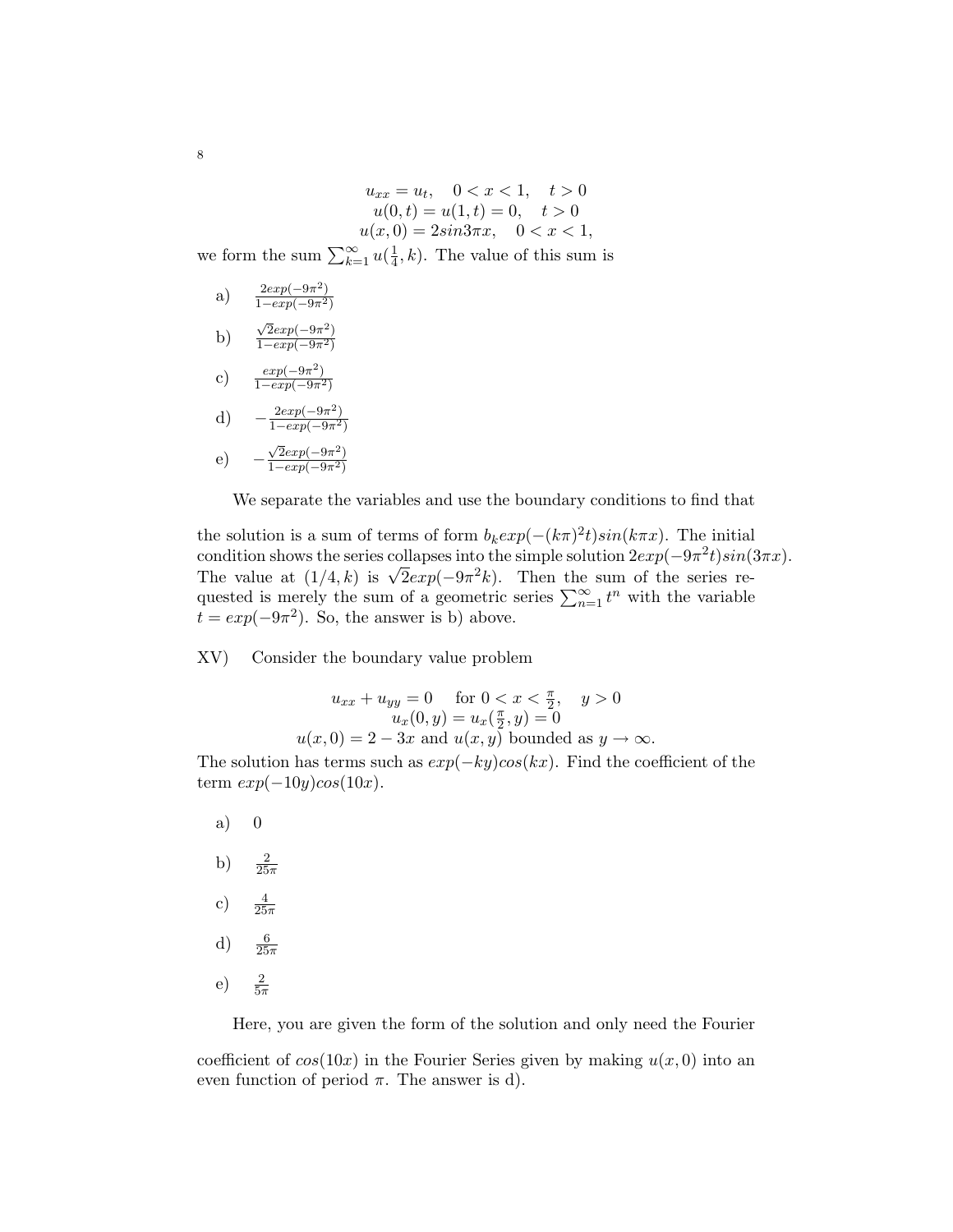XVI) Let  $f(x) = \sin(x)$  for  $\frac{-\pi}{2} < x < \frac{\pi}{2}$  and extend  $f(x)$  to be peri-

odic with period  $\pi$ . As  $f(x)$  is an odd function, its Fourier Series has the form  $\sum_{n=1}^{\infty} b_n \sin(nx)$ . The expression  $b_1 + b_2 + b_3 + b_4 + b_5$  equals:

 $a)$  $rac{3}{5\pi}$ b)  $\frac{8}{5\pi}$ 

- c)  $-\frac{3}{5}$  $5\pi$
- d)  $-\frac{8}{53}$  $5\pi$
- e)  $\frac{6}{5\pi}$

The function  $f(x)$  is an odd function of period  $\pi$  and so its Fourier

sine series has coefficients given by  $\frac{2}{\pi/2} \int_0^{\frac{\pi}{2}} f(x) \sin(\frac{k\pi}{\frac{\pi}{2}}) dx$ . These involve  $sin(2kx)$  and so only  $b_2, b_4$  might be non-zero. Compute these and find b) above as the answer.

XVII) For the boundary value problem

$$
u_{xx} + u_{yy} = 0, \quad 0 < x < 1, \quad 0 < y < 1
$$
\n
$$
u(0, y) = 0, \quad u(1, y) = 1 - y, \quad 0 < y < 1
$$
\n
$$
u(x, 0) = x, \quad u(x, 1) = 0, \quad 0 < x < 1,
$$

which of the expressions below is a solution?

- a)  $u(x, y) = x y$
- b)  $u(x, y) = xy$
- c)  $u(x, y) = x(1 y)$
- d)  $u(x, y) = x$
- e) None of these

All the functions are harmonic (satisfy the PDE), but only the function  $u(x, y) = x(1-y)$  satisfies all four boundary conditions–it is the answer.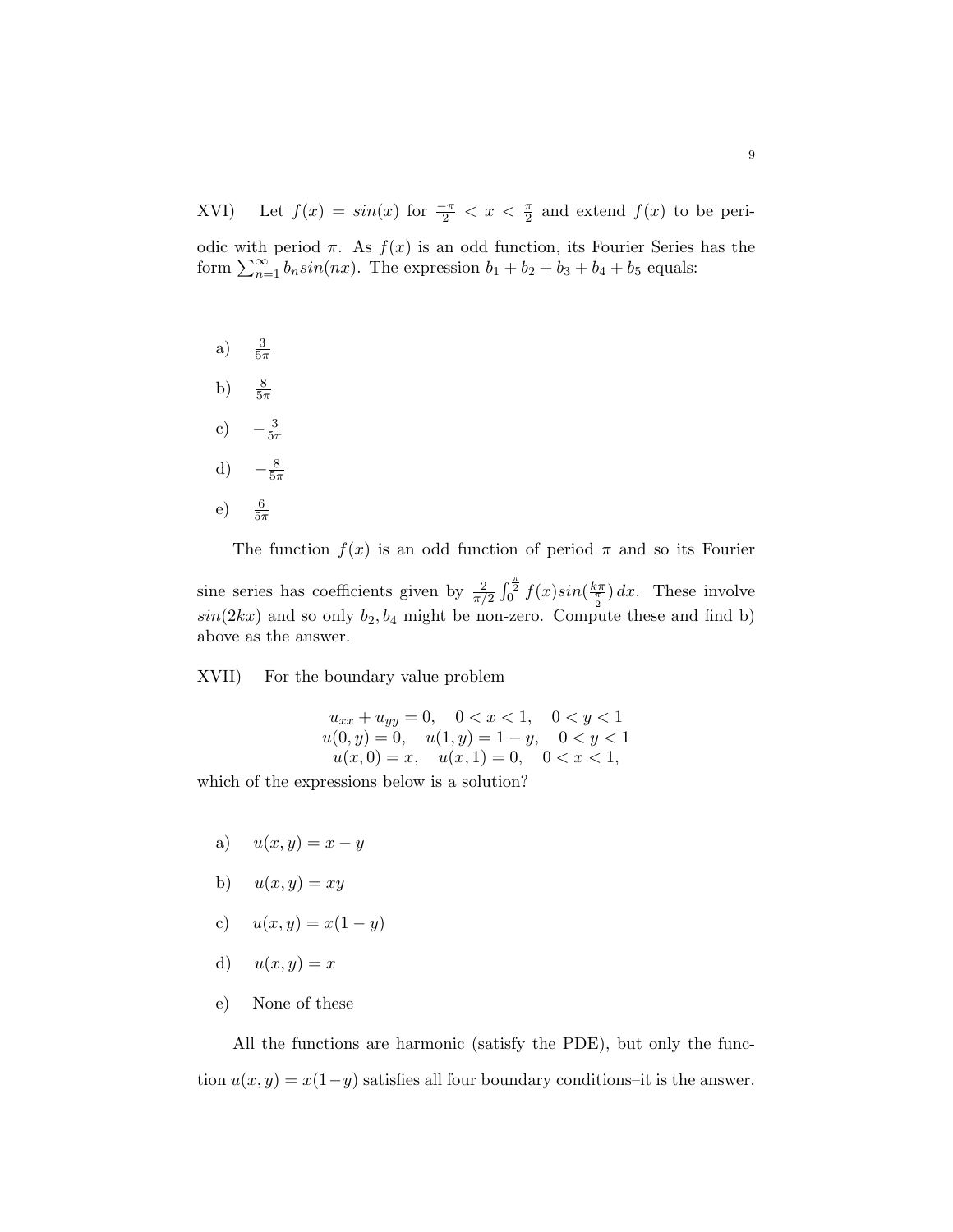XVIII) The function  $exp(\frac{2}{\pi})$  $\frac{2}{z}) sin(\frac{3}{z}$  $\frac{3}{z}$ ) has an essential singularity at  $z = 0$ . Compute its residue there

- a) 1
- b) 3
- c) 5
- d) 6
- e) 2

We compute the residue by computing the Laurent Series of both

functions. This is easy:  $exp(\frac{2}{\pi})$  $\frac{2}{z}$ ) = 1 + (2/z) + 0(1/z<sup>2</sup>) and  $sin(\frac{3}{z})$  $\frac{3}{z}$ ) =  $(3/z)+0(1/z<sup>3</sup>)$ . Upon multiplying these together, we find the Laurent Series of our product function:  $(3/z) + (6/z^2) + 0(1/z^3)$ . The answer is 3.

XIX) We solve the boundary value problem:

$$
u_{xx} = u_{tt}, \quad 0 < x < \pi, \quad t > 0
$$
\n
$$
u(0, t) = u(\pi, t) = 0, \quad t > 0
$$
\n
$$
u(x, 0) = \frac{\sin(px)}{p(p+1)}, \quad u_t(x, 0) = 0, \quad 0 < x < \pi.
$$

Write  $u_p(x,t)$  for the solution we find. Then the sum  $\sum_{p=1}^{\infty} u_p(\frac{\pi}{2p})$  $\frac{\pi}{2p}, 2\pi)$  has the value

a)  $\frac{1}{2}$ b)  $-\frac{1}{2}$  $\overline{2}$ c)  $0$ d) 1 e) -1

Here, the solution of the boundary value problem is a sum of terms,

 $b_k sin(kx)cos(kt)$ , and the initial conditions show that  $u_p$  is  $\left(\frac{1}{p(p+1)}\right)sin(px)cos(pt)$ . At the point  $(\pi/2p, 2\pi)$  this is just  $1/p(p+1)$ . So, we must sum these terms from 1 to  $\infty$ . But,  $1/p(p+1) = (1/p) - (1/(p+1))$  and so our series telescopes to have sum equal to 1 which is the answer.